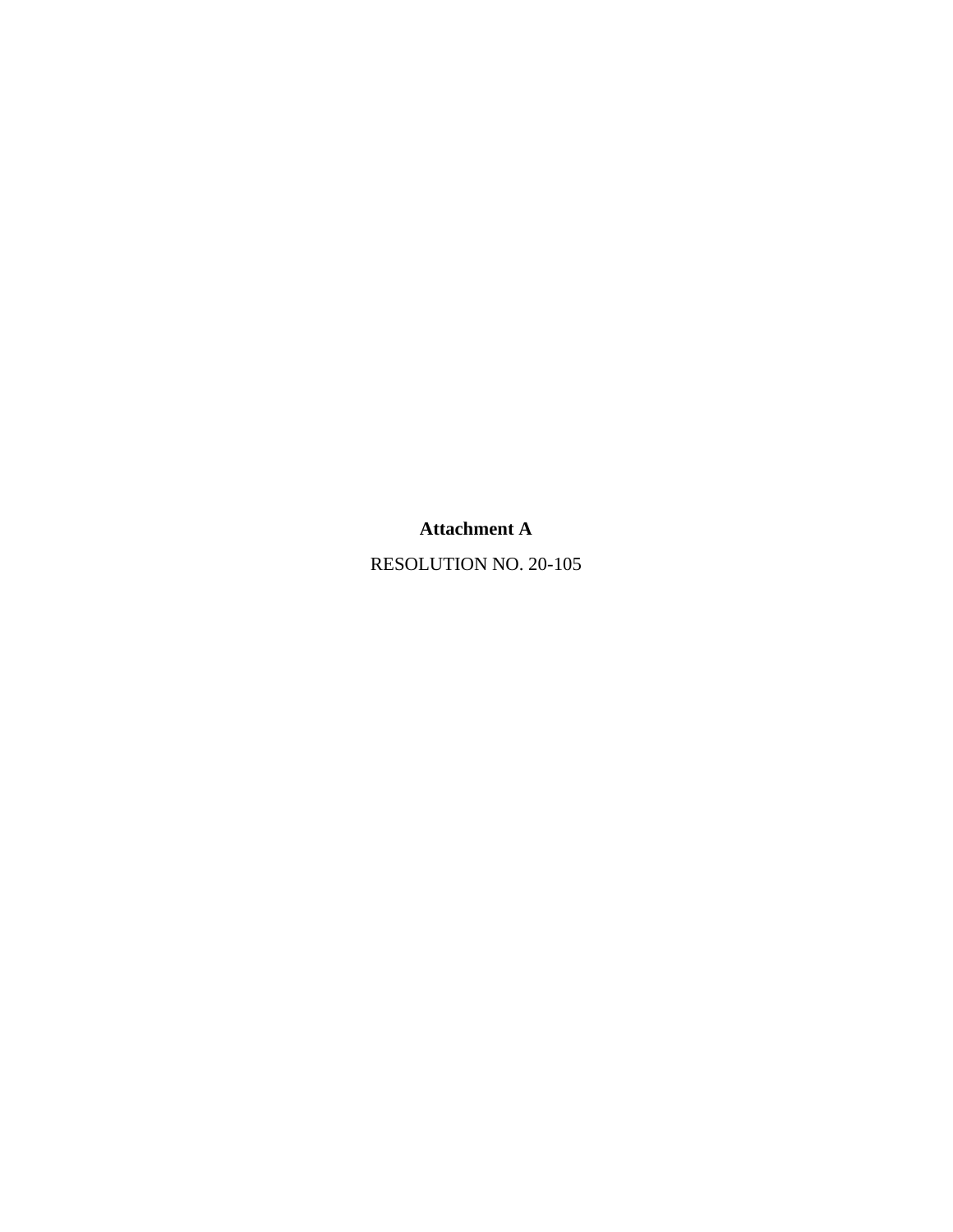## **RESOLUTION NO. 20-105**

## **A RESOLUTION OF THE CITY COUNCIL OF THE CITY OF VICTORVILLE, CALIFORNIA, SUPERSEEDING RESOLUTION NO. 15- 065 AND IN FURTHERANCE OF RESOLUTION NO. 11-051, REVISING THE RENEWABLE ENERGY RESOURCES PROCUREMENT PLAN FOR VICTORVILLE MUNICIPAL UTILITY SERVICES AND AUTHORIZING THE TAKING OF CERTAIN OTHER ACTIONS IN CONNECTION THEREWITH.**

WHEREAS, the City of Victorville ("City"), a municipal corporation, is authorized under various provisions of the California Constitution and the general laws of California (including, specifically, Article XI, § 9(a) of the California Constitution, Public Utilities Code § 10004, and Government Code § 39732(a) to establish, purchase, and operate a public utility to furnish its inhabitants with, among other things, electricity; and

**WHEREAS**, the City operates a municipal electric utility ("Victorville Municipal Utility Services" or "VMUS"); and

**WHEREAS**, the City Council of the City of Victorville ("City Council") is the Governing Board for VMUS; and

**WHEREAS**, as a municipal electric utility, VMUS is generally subject to the legislative and regulatory requirement applicable to local publicly owned electric utilities ("POUs"); and

**WHEREAS,** the State of California passed Senate Bill 2 (1st Extraordinary Session) ("SBX1-2"), effective as of December 10, 2011, requiring governing boards of POUs to adopt and implement, among other things, a renewable energy resources enforcement program that requires POUs, like VMUS, to procure a minimum quantity of eligible renewable energy resources over certain periods, subject to cost limitation and other flexible compliance measures adopted by the POUs' respective governing boards; and

**WHEREAS,** the California Energy Commission adopted regulations specifying procedures for the enforcement of the requirements of SBX1-2 on June 12, 2013, and which became effective on October 1, 2013; and

**WHEREAS**, on October 7, 2015, Governor Brown signed the Clean Energy and Pollution Reduction Act of 2015 (Senate Bill 350 (De Leon) ("SB 350")), with an effective date of January 1, 2016; and

**WHEREAS,** on September 10, 2018, Governor Brown signed Senate Bill 100 (De Leon) ("SB 100"), with an effective date of January 1, 2019; and

**WHEREAS**, SBX1-2, SB 350, and SB 100 require the City Council to ensure that the amount of eligible renewable energy resources that was procured by VMUS for the period from January 1, 2011 to December 31, 2013 was equal to an average of 20 percent of retail sales; and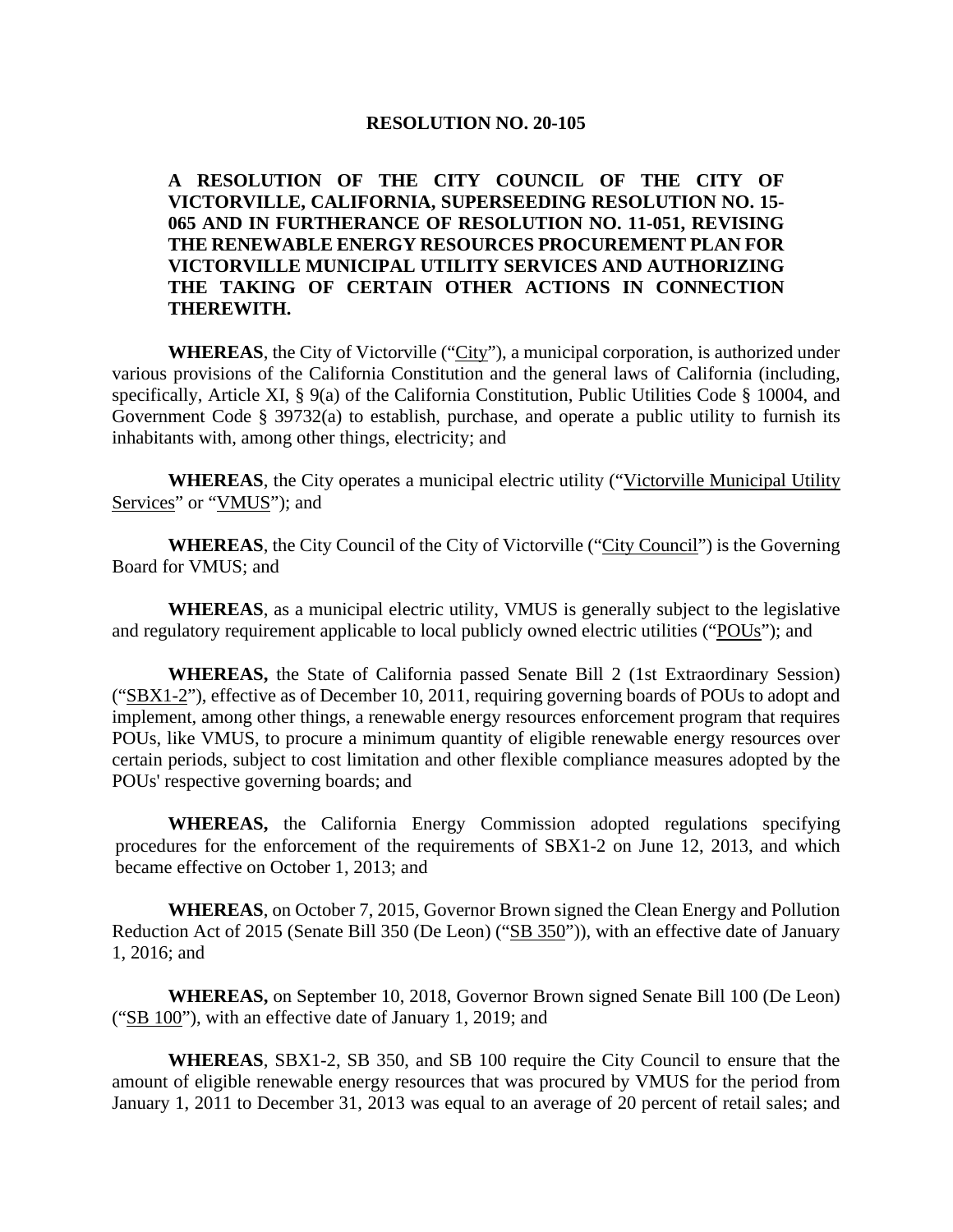that VMUS must make reasonable progress to ensure that the procurement of eligible renewable energy resources achieves 25 percent of retail sales by December 31, 2016, 33 percent of retail sales by December 31, 2020, 44 percent by December 31, 2024, 52 percent by December 31, 2027, and 60 percent by December 31, 2030; and

**WHEREAS**, Public Utilities Code § 399.30(a) requires California's POUs to adopt a Renewable Energy Resources Procurement Plan ("RPS Procurement Plan"), and further, Public Utilities Code § 399.30(e) requires POUs to adopt and implement a Renewable Energy Resources Enforcement Program ("RPS Enforcement Program") to enforce the implementation of a POU's RPS Procurement Plan; and

**WHEREAS,** in accordance with Public Utilities Code § 399.30(e), the City Council, as the governing board of VMUS, adopted Resolution No. 11-051 on December 6, 2011, adopting and establishing an RPS Enforcement Program, which established compliance periods, adopted RPS procurement targets, authorized VMUS to establish cost limitations on procurement expenditures, and directed the City Manager to develop and present to the City Council an RPS Procurement Plan; and

**WHEREAS,** in accordance with Public Utilities Code § 399.30(a), the City Council adopted Resolution No. 13-056 on November 5, 2013, which adopted VMUS' RPS Procurement Plan for the first compliance period (2011-2013), which established specific procurement targets for each of the compliance periods, specified portfolio balance requirements consistent with Public Utilities Code § 399.16, described VMUS' existing and planned procurement activities, forecasted the VMUS' retail sales and RPS obligations, adopted rules for excess procurement, and adopted a cost limitation methodology and cost limitation amount; and

**WHEREAS**, pursuant to Public Utilities Code § 399.30(a), the City Council adopted Resolution No. 15-065 on October 6, 2015, which adopted VMUS' RPS Procurement Plan for the second compliance period (2014-2016), which provided an updated description of VMUS' procurement activities, forecast of VMUS' retail sales and RPS obligations, and adopted a cost limitation methodology and cost limitation amount; and

**WHEREAS**, staff has prepared an RPS Procurement Plan for the third compliance period (2017-2020) updating the forecasted retail sales and RPS procurement requirements, providing an updated description of VMUS' existing and planned RPS procurement activities, adopting new procurement targets for the fourth, fifth, and sixth compliance periods consistent with SB 350 and SB 100, and revising the information and methodology used for establishing a cost limitation for the third compliance period; and

## **NOW, THEREFORE, THE CITY COUNCIL OF THE CITY OF VICTORVILLE DOES HEREBY RESOLVE, DETERMINE AND ORDER AS FOLLOWS:**

**Section 1.** The Victorville Municipal Utility Services Renewable Energy Resource Procurement Plan, Compliance Period 3 (2017-2020), which is attached hereto and incorporated herein, is hereby approved and adopted.